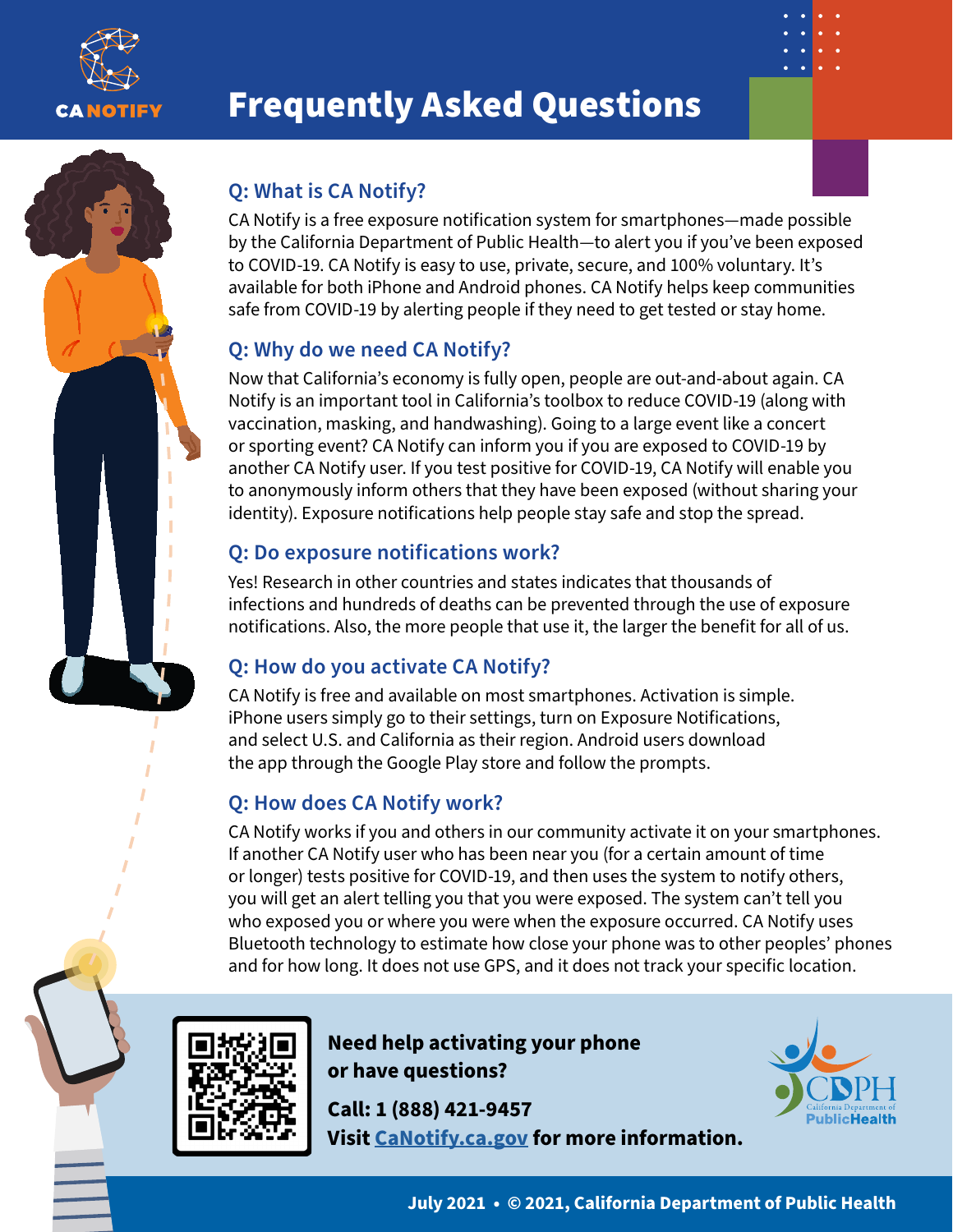

## **Q: Do I need to keep Bluetooth ON for CA Notify to work?**

Yes! CA Notify uses low energy Bluetooth to measure how close you are to other phones (instead of your exact location). Your phone's Bluetooth exchanges random keys (like ABC123DGGG67) with the phones of nearby CA Notify users. It's like your phone giving another phone an anonymous high-five! Bluetooth must be on for CA Notify to communicate with nearby phones.

# **Q: What happens if I travel outside of California and come back?**

CA Notify only works in California. However, several other states in the US and many other countries use similar exposure notification systems to protect their residents against the spread of COVID-19. You can choose to activate other exposure notification systems that are offered within the locations you visit and then reactive CA Notify once you return to California.

## **Q: How is my privacy protected?**

CA Notify is designed to protect your privacy and security. Using Bluetooth technology, the system estimates how close you are to other users. CA Notify does not track your specific location. It does not use GPS. It does not know your immigration status. It does not share your identity or specific location with other users, or with the state of California. Your phone exchanges random keys (via Bluetooth) with other phones—keys that don't contain personally-identifiable information. You can't be identified by your phone's key because the keys change every 15 minutes. Visit our website for information on how your privacy is protected.

## **Q: Do I need CA Notify if I've already been vaccinated?**

Yes! California will be dealing with COVID-19 for some time. We are still learning many things about the virus, such as how long the vaccines are effective and how well vaccinations protect against new COVID-19 variants. Although the risk for vaccinated people is much smaller, it is possible that they may still contract and spread COVID-19. Also, we know that a large group of Californians are still unvaccinated. For all these reasons, we encourage all Californians to activate CA Notify on their phones—to help stop the spread of COVID-19.

## **Q: Is Google, Apple, or the State collecting personal information through CA Notify?**

No, the CA Notify tool itself does not use or store any personally identifiable information and is designed to protect your privacy. It uses your phone's Bluetooth to exchange randomly generated keys that are not associated with your phone number, name, or location. These keys change every 15 minutes. Keys are only stored on a user's smartphone until the user who tests positive decides to activate the notification system. After 14 days, or once an alert is activated, the keys are permanently erased from the smartphone. Visit our website for more information on how your privacy is protected.